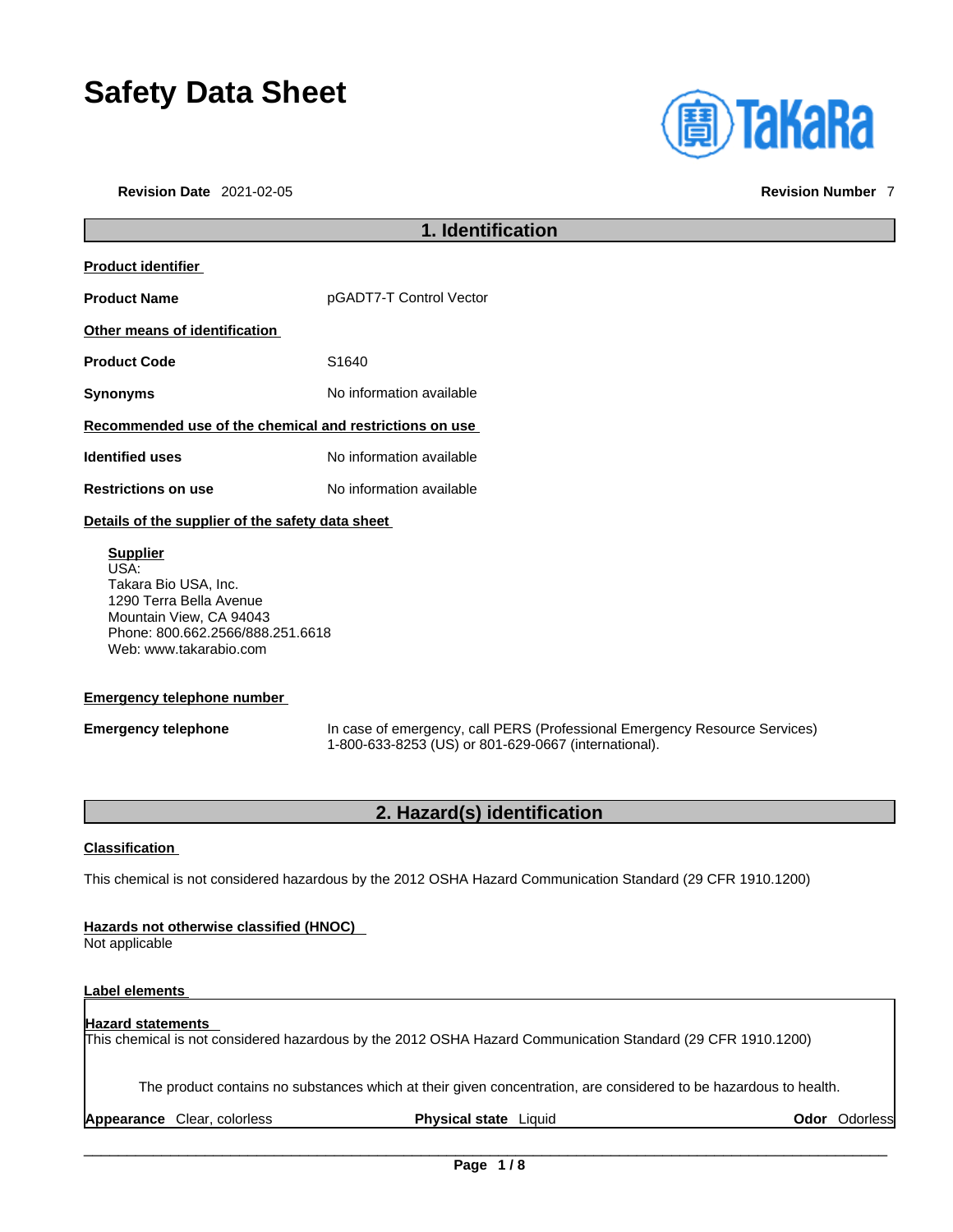### **Other information**

No information available.

### **3. Composition/information on ingredients**

### **Substance**

Not applicable.

### **Mixture**

The product contains no substances which at their given concentration, are considered to be hazardous to health

### **4. First-aid measures**

### **Description of first aid measures**

| <b>Inhalation</b>                                                          | Remove to fresh air.                                                                                                    |  |
|----------------------------------------------------------------------------|-------------------------------------------------------------------------------------------------------------------------|--|
| Eye contact                                                                | Rinse thoroughly with plenty of water for at least 15 minutes, lifting lower and upper eyelids.<br>Consult a physician. |  |
| <b>Skin contact</b>                                                        | Wash skin with soap and water.                                                                                          |  |
| Ingestion                                                                  | Clean mouth with water and drink afterwards plenty of water.                                                            |  |
| Most important symptoms and effects, both acute and delayed                |                                                                                                                         |  |
| <b>Symptoms</b>                                                            | No information available.                                                                                               |  |
| Indication of any immediate medical attention and special treatment needed |                                                                                                                         |  |
| Note to physicians                                                         | Treat symptomatically.                                                                                                  |  |

### **5. Fire-fighting measures**

| <b>Suitable Extinguishing Media</b>                             | Use extinguishing measures that are appropriate to local circumstances and the<br>surrounding environment.                            |  |
|-----------------------------------------------------------------|---------------------------------------------------------------------------------------------------------------------------------------|--|
| <b>Large Fire</b>                                               | CAUTION: Use of water spray when fighting fire may be inefficient.                                                                    |  |
| Unsuitable extinguishing media                                  | Do not scatter spilled material with high pressure water streams.                                                                     |  |
| Specific hazards arising from the<br>chemical                   | No information available.                                                                                                             |  |
| <b>Explosion Data</b><br>Sensitivity to mechanical impact None. |                                                                                                                                       |  |
| Sensitivity to static discharge                                 | None.                                                                                                                                 |  |
| Special protective equipment for<br>fire-fighters               | Firefighters should wear self-contained breathing apparatus and full firefighting turnout<br>gear. Use personal protection equipment. |  |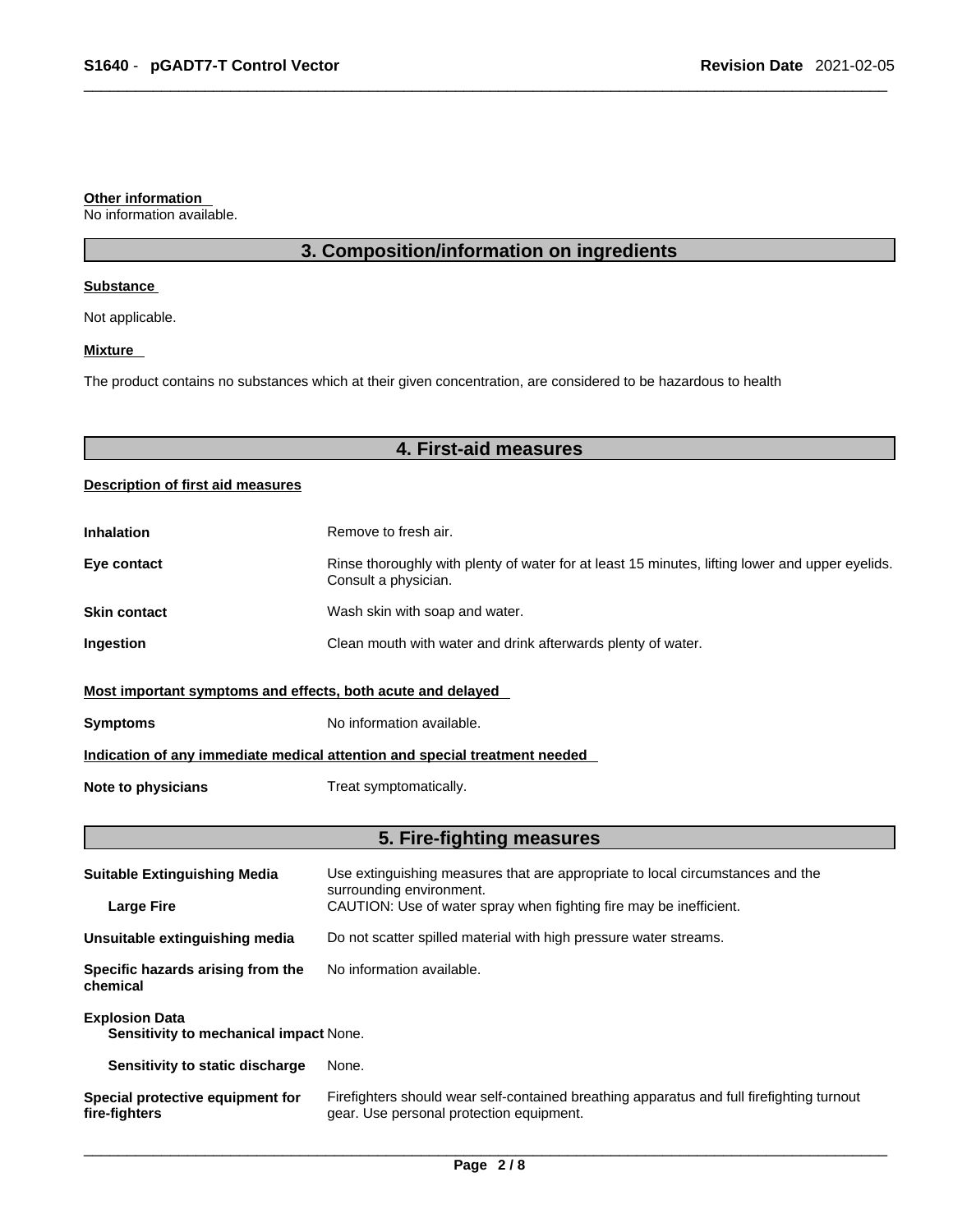| 6. Accidental release measures                               |                                                                        |  |
|--------------------------------------------------------------|------------------------------------------------------------------------|--|
|                                                              | Personal precautions, protective equipment and emergency procedures    |  |
|                                                              |                                                                        |  |
| <b>Personal precautions</b>                                  | Ensure adequate ventilation.                                           |  |
|                                                              |                                                                        |  |
| Methods and material for containment and cleaning up         |                                                                        |  |
| <b>Methods for containment</b>                               | Prevent further leakage or spillage if safe to do so.                  |  |
| Methods for cleaning up                                      | Pick up and transfer to properly labeled containers.                   |  |
|                                                              |                                                                        |  |
|                                                              |                                                                        |  |
|                                                              | 7. Handling and storage                                                |  |
| <b>Precautions for safe handling</b>                         |                                                                        |  |
| Advice on safe handling                                      | Handle in accordance with good industrial hygiene and safety practice. |  |
| Conditions for safe storage, including any incompatibilities |                                                                        |  |
| <b>Storage Conditions</b>                                    | Keep container tightly closed in a dry and well-ventilated place.      |  |
|                                                              |                                                                        |  |
| 8. Exposure controls/personal protection                     |                                                                        |  |

**Control parameters** 

| <b>Appropriate engineering controls</b>                               |                                                                                                                                                                             |  |
|-----------------------------------------------------------------------|-----------------------------------------------------------------------------------------------------------------------------------------------------------------------------|--|
| <b>Engineering controls</b>                                           | <b>Showers</b><br>Eyewash stations<br>Ventilation systems.                                                                                                                  |  |
| Individual protection measures, such as personal protective equipment |                                                                                                                                                                             |  |
| <b>Eye/face protection</b>                                            | No special protective equipment required.                                                                                                                                   |  |
|                                                                       |                                                                                                                                                                             |  |
| Skin and body protection                                              | No special protective equipment required.                                                                                                                                   |  |
| <b>Respiratory protection</b>                                         | No protective equipment is needed under normal use conditions. If exposure limits are<br>exceeded or irritation is experienced, ventilation and evacuation may be required. |  |
| <b>General hygiene considerations</b>                                 | Handle in accordance with good industrial hygiene and safety practice.                                                                                                      |  |

## **9. Physical and chemical properties**

| Information on basic physical and chemical properties |                  |  |
|-------------------------------------------------------|------------------|--|
| <b>Physical state</b>                                 | Liauid           |  |
| Appearance                                            | Clear, colorless |  |
| Color                                                 | Clear            |  |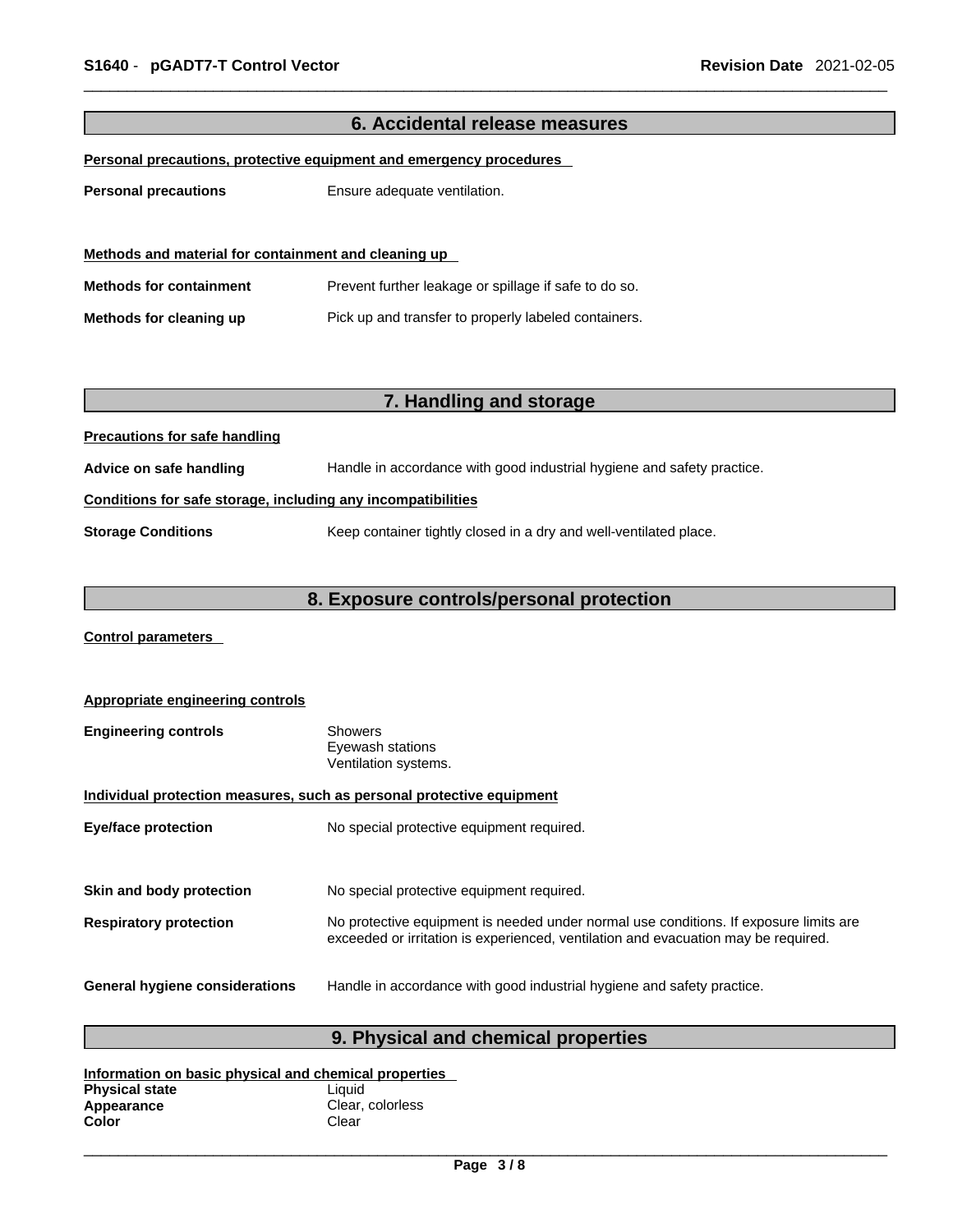| No information available<br><b>Odor Threshold</b><br><b>Values</b><br>Remarks • Method<br><b>Property</b><br>None known<br>рH<br>None known<br>Melting point / freezing point<br>No data available<br>Boiling point/boiling range (°C)<br>No data available<br>None known<br>No data available<br><b>Flash point</b><br>Open cup<br>None known<br><b>Evaporation Rate</b><br>no data available<br>Flammability (solid, gas)<br>no data available<br>None known<br><b>Flammability Limit in Air</b><br>None known<br><b>Upper flammability limit:</b><br>No data available<br>No data available<br>Lower flammability limit:<br>no data available<br>None known<br>Vapor pressure<br>None known<br><b>Vapor density</b><br>No data available<br>None known<br><b>Relative density</b><br><b>Water solubility</b><br>No data available<br>None known<br>Solubility in other solvents<br>no data available<br>None known<br><b>Partition coefficient</b><br>no data available<br>None known<br>No data available<br>None known<br><b>Autoignition temperature</b><br>None known<br><b>Decomposition temperature</b><br>No data available<br><b>Kinematic viscosity</b><br>None known<br>None known<br><b>Dynamic Viscosity</b><br>no data available<br><b>Other information</b><br>No information available<br><b>Explosive properties</b><br><b>Oxidizing properties</b><br>No information available<br>No information available<br><b>Softening point</b><br>No information available<br><b>Molecular Weight</b><br><b>VOC Content (%)</b><br>No information available<br>No information available<br><b>Liquid Density</b><br><b>Bulk Density</b><br>No information available | Odor | Odorless |  |
|-------------------------------------------------------------------------------------------------------------------------------------------------------------------------------------------------------------------------------------------------------------------------------------------------------------------------------------------------------------------------------------------------------------------------------------------------------------------------------------------------------------------------------------------------------------------------------------------------------------------------------------------------------------------------------------------------------------------------------------------------------------------------------------------------------------------------------------------------------------------------------------------------------------------------------------------------------------------------------------------------------------------------------------------------------------------------------------------------------------------------------------------------------------------------------------------------------------------------------------------------------------------------------------------------------------------------------------------------------------------------------------------------------------------------------------------------------------------------------------------------------------------------------------------------------------------------------------------------------------------------------------------------------------------------------|------|----------|--|
|                                                                                                                                                                                                                                                                                                                                                                                                                                                                                                                                                                                                                                                                                                                                                                                                                                                                                                                                                                                                                                                                                                                                                                                                                                                                                                                                                                                                                                                                                                                                                                                                                                                                               |      |          |  |
|                                                                                                                                                                                                                                                                                                                                                                                                                                                                                                                                                                                                                                                                                                                                                                                                                                                                                                                                                                                                                                                                                                                                                                                                                                                                                                                                                                                                                                                                                                                                                                                                                                                                               |      |          |  |
|                                                                                                                                                                                                                                                                                                                                                                                                                                                                                                                                                                                                                                                                                                                                                                                                                                                                                                                                                                                                                                                                                                                                                                                                                                                                                                                                                                                                                                                                                                                                                                                                                                                                               |      |          |  |
|                                                                                                                                                                                                                                                                                                                                                                                                                                                                                                                                                                                                                                                                                                                                                                                                                                                                                                                                                                                                                                                                                                                                                                                                                                                                                                                                                                                                                                                                                                                                                                                                                                                                               |      |          |  |
|                                                                                                                                                                                                                                                                                                                                                                                                                                                                                                                                                                                                                                                                                                                                                                                                                                                                                                                                                                                                                                                                                                                                                                                                                                                                                                                                                                                                                                                                                                                                                                                                                                                                               |      |          |  |
|                                                                                                                                                                                                                                                                                                                                                                                                                                                                                                                                                                                                                                                                                                                                                                                                                                                                                                                                                                                                                                                                                                                                                                                                                                                                                                                                                                                                                                                                                                                                                                                                                                                                               |      |          |  |
|                                                                                                                                                                                                                                                                                                                                                                                                                                                                                                                                                                                                                                                                                                                                                                                                                                                                                                                                                                                                                                                                                                                                                                                                                                                                                                                                                                                                                                                                                                                                                                                                                                                                               |      |          |  |
|                                                                                                                                                                                                                                                                                                                                                                                                                                                                                                                                                                                                                                                                                                                                                                                                                                                                                                                                                                                                                                                                                                                                                                                                                                                                                                                                                                                                                                                                                                                                                                                                                                                                               |      |          |  |
|                                                                                                                                                                                                                                                                                                                                                                                                                                                                                                                                                                                                                                                                                                                                                                                                                                                                                                                                                                                                                                                                                                                                                                                                                                                                                                                                                                                                                                                                                                                                                                                                                                                                               |      |          |  |
|                                                                                                                                                                                                                                                                                                                                                                                                                                                                                                                                                                                                                                                                                                                                                                                                                                                                                                                                                                                                                                                                                                                                                                                                                                                                                                                                                                                                                                                                                                                                                                                                                                                                               |      |          |  |
|                                                                                                                                                                                                                                                                                                                                                                                                                                                                                                                                                                                                                                                                                                                                                                                                                                                                                                                                                                                                                                                                                                                                                                                                                                                                                                                                                                                                                                                                                                                                                                                                                                                                               |      |          |  |
|                                                                                                                                                                                                                                                                                                                                                                                                                                                                                                                                                                                                                                                                                                                                                                                                                                                                                                                                                                                                                                                                                                                                                                                                                                                                                                                                                                                                                                                                                                                                                                                                                                                                               |      |          |  |
|                                                                                                                                                                                                                                                                                                                                                                                                                                                                                                                                                                                                                                                                                                                                                                                                                                                                                                                                                                                                                                                                                                                                                                                                                                                                                                                                                                                                                                                                                                                                                                                                                                                                               |      |          |  |
|                                                                                                                                                                                                                                                                                                                                                                                                                                                                                                                                                                                                                                                                                                                                                                                                                                                                                                                                                                                                                                                                                                                                                                                                                                                                                                                                                                                                                                                                                                                                                                                                                                                                               |      |          |  |
|                                                                                                                                                                                                                                                                                                                                                                                                                                                                                                                                                                                                                                                                                                                                                                                                                                                                                                                                                                                                                                                                                                                                                                                                                                                                                                                                                                                                                                                                                                                                                                                                                                                                               |      |          |  |
|                                                                                                                                                                                                                                                                                                                                                                                                                                                                                                                                                                                                                                                                                                                                                                                                                                                                                                                                                                                                                                                                                                                                                                                                                                                                                                                                                                                                                                                                                                                                                                                                                                                                               |      |          |  |
|                                                                                                                                                                                                                                                                                                                                                                                                                                                                                                                                                                                                                                                                                                                                                                                                                                                                                                                                                                                                                                                                                                                                                                                                                                                                                                                                                                                                                                                                                                                                                                                                                                                                               |      |          |  |
|                                                                                                                                                                                                                                                                                                                                                                                                                                                                                                                                                                                                                                                                                                                                                                                                                                                                                                                                                                                                                                                                                                                                                                                                                                                                                                                                                                                                                                                                                                                                                                                                                                                                               |      |          |  |
|                                                                                                                                                                                                                                                                                                                                                                                                                                                                                                                                                                                                                                                                                                                                                                                                                                                                                                                                                                                                                                                                                                                                                                                                                                                                                                                                                                                                                                                                                                                                                                                                                                                                               |      |          |  |
|                                                                                                                                                                                                                                                                                                                                                                                                                                                                                                                                                                                                                                                                                                                                                                                                                                                                                                                                                                                                                                                                                                                                                                                                                                                                                                                                                                                                                                                                                                                                                                                                                                                                               |      |          |  |
|                                                                                                                                                                                                                                                                                                                                                                                                                                                                                                                                                                                                                                                                                                                                                                                                                                                                                                                                                                                                                                                                                                                                                                                                                                                                                                                                                                                                                                                                                                                                                                                                                                                                               |      |          |  |
|                                                                                                                                                                                                                                                                                                                                                                                                                                                                                                                                                                                                                                                                                                                                                                                                                                                                                                                                                                                                                                                                                                                                                                                                                                                                                                                                                                                                                                                                                                                                                                                                                                                                               |      |          |  |
|                                                                                                                                                                                                                                                                                                                                                                                                                                                                                                                                                                                                                                                                                                                                                                                                                                                                                                                                                                                                                                                                                                                                                                                                                                                                                                                                                                                                                                                                                                                                                                                                                                                                               |      |          |  |
|                                                                                                                                                                                                                                                                                                                                                                                                                                                                                                                                                                                                                                                                                                                                                                                                                                                                                                                                                                                                                                                                                                                                                                                                                                                                                                                                                                                                                                                                                                                                                                                                                                                                               |      |          |  |
|                                                                                                                                                                                                                                                                                                                                                                                                                                                                                                                                                                                                                                                                                                                                                                                                                                                                                                                                                                                                                                                                                                                                                                                                                                                                                                                                                                                                                                                                                                                                                                                                                                                                               |      |          |  |
|                                                                                                                                                                                                                                                                                                                                                                                                                                                                                                                                                                                                                                                                                                                                                                                                                                                                                                                                                                                                                                                                                                                                                                                                                                                                                                                                                                                                                                                                                                                                                                                                                                                                               |      |          |  |
|                                                                                                                                                                                                                                                                                                                                                                                                                                                                                                                                                                                                                                                                                                                                                                                                                                                                                                                                                                                                                                                                                                                                                                                                                                                                                                                                                                                                                                                                                                                                                                                                                                                                               |      |          |  |
|                                                                                                                                                                                                                                                                                                                                                                                                                                                                                                                                                                                                                                                                                                                                                                                                                                                                                                                                                                                                                                                                                                                                                                                                                                                                                                                                                                                                                                                                                                                                                                                                                                                                               |      |          |  |
|                                                                                                                                                                                                                                                                                                                                                                                                                                                                                                                                                                                                                                                                                                                                                                                                                                                                                                                                                                                                                                                                                                                                                                                                                                                                                                                                                                                                                                                                                                                                                                                                                                                                               |      |          |  |
|                                                                                                                                                                                                                                                                                                                                                                                                                                                                                                                                                                                                                                                                                                                                                                                                                                                                                                                                                                                                                                                                                                                                                                                                                                                                                                                                                                                                                                                                                                                                                                                                                                                                               |      |          |  |
|                                                                                                                                                                                                                                                                                                                                                                                                                                                                                                                                                                                                                                                                                                                                                                                                                                                                                                                                                                                                                                                                                                                                                                                                                                                                                                                                                                                                                                                                                                                                                                                                                                                                               |      |          |  |
|                                                                                                                                                                                                                                                                                                                                                                                                                                                                                                                                                                                                                                                                                                                                                                                                                                                                                                                                                                                                                                                                                                                                                                                                                                                                                                                                                                                                                                                                                                                                                                                                                                                                               |      |          |  |

### **10. Stability and reactivity**

| <b>Reactivity</b>                                                       | No information available.                 |
|-------------------------------------------------------------------------|-------------------------------------------|
| <b>Chemical stability</b>                                               | Stable under normal conditions.           |
| <b>Possibility of hazardous reactions</b> None under normal processing. |                                           |
| <b>Conditions to Avoid</b>                                              | None known based on information supplied. |
| Incompatible materials                                                  | None known based on information supplied. |
|                                                                         |                                           |

**Hazardous decomposition products** None known based on information supplied.

### **11. Toxicological information**

### **Information on likely routes of exposure**

| <b>Inhalation</b>   | Specific test data for the substance or mixture is not available. |
|---------------------|-------------------------------------------------------------------|
| Eye contact         | Specific test data for the substance or mixture is not available. |
| <b>Skin contact</b> | Specific test data for the substance or mixture is not available. |
| Ingestion           | Specific test data for the substance or mixture is not available. |

**<u>Symptoms related to the physical, chemical and toxicological characteristics</u>**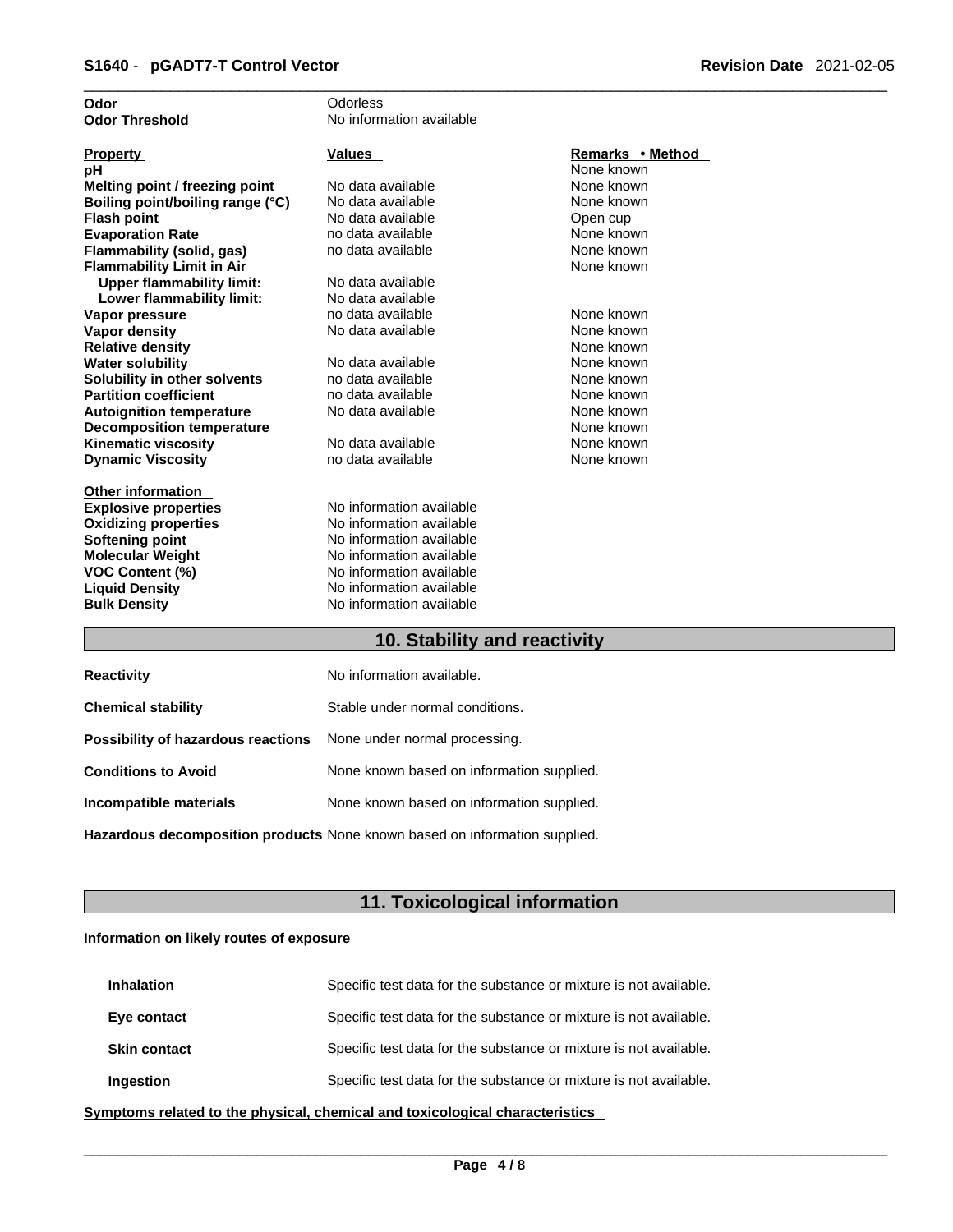### \_\_\_\_\_\_\_\_\_\_\_\_\_\_\_\_\_\_\_\_\_\_\_\_\_\_\_\_\_\_\_\_\_\_\_\_\_\_\_\_\_\_\_\_\_\_\_\_\_\_\_\_\_\_\_\_\_\_\_\_\_\_\_\_\_\_\_\_\_\_\_\_\_\_\_\_\_\_\_\_\_\_\_\_\_\_\_\_\_\_\_\_\_ **S1640** - **pGADT7-T Control Vector Revision Date** 2021-02-05

**Symptoms** No information available.

**Acute toxicity**

**Numerical measures of toxicity**

|                                   | <u>Delayed and immediate effects as well as chronic effects from short and long-term exposure</u> |  |  |
|-----------------------------------|---------------------------------------------------------------------------------------------------|--|--|
| <b>Skin corrosion/irritation</b>  | No information available.                                                                         |  |  |
| Serious eye damage/eye irritation | No information available.                                                                         |  |  |
| Respiratory or skin sensitization | No information available.                                                                         |  |  |
| Germ cell mutagenicity            | No information available.                                                                         |  |  |
| Carcinogenicity                   | No information available.                                                                         |  |  |
| <b>Reproductive toxicity</b>      | No information available.                                                                         |  |  |
| <b>STOT - single exposure</b>     | No information available.                                                                         |  |  |
| <b>STOT - repeated exposure</b>   | No information available.                                                                         |  |  |
| <b>Aspiration hazard</b>          | No information available.                                                                         |  |  |
| Other adverse effects             | No information available.                                                                         |  |  |
| <b>Interactive effects</b>        | No information available.                                                                         |  |  |
|                                   | 12. Ecological information                                                                        |  |  |
| Ecotoxicity                       | The environmental impact of this product has not been fully investigated.                         |  |  |
| Persistence and degradability     | No information available.                                                                         |  |  |
| <b>Bioaccumulation</b>            | There is no data for this product.                                                                |  |  |
| Other adverse effects             | No information available.                                                                         |  |  |
|                                   |                                                                                                   |  |  |

### **13. Disposal considerations**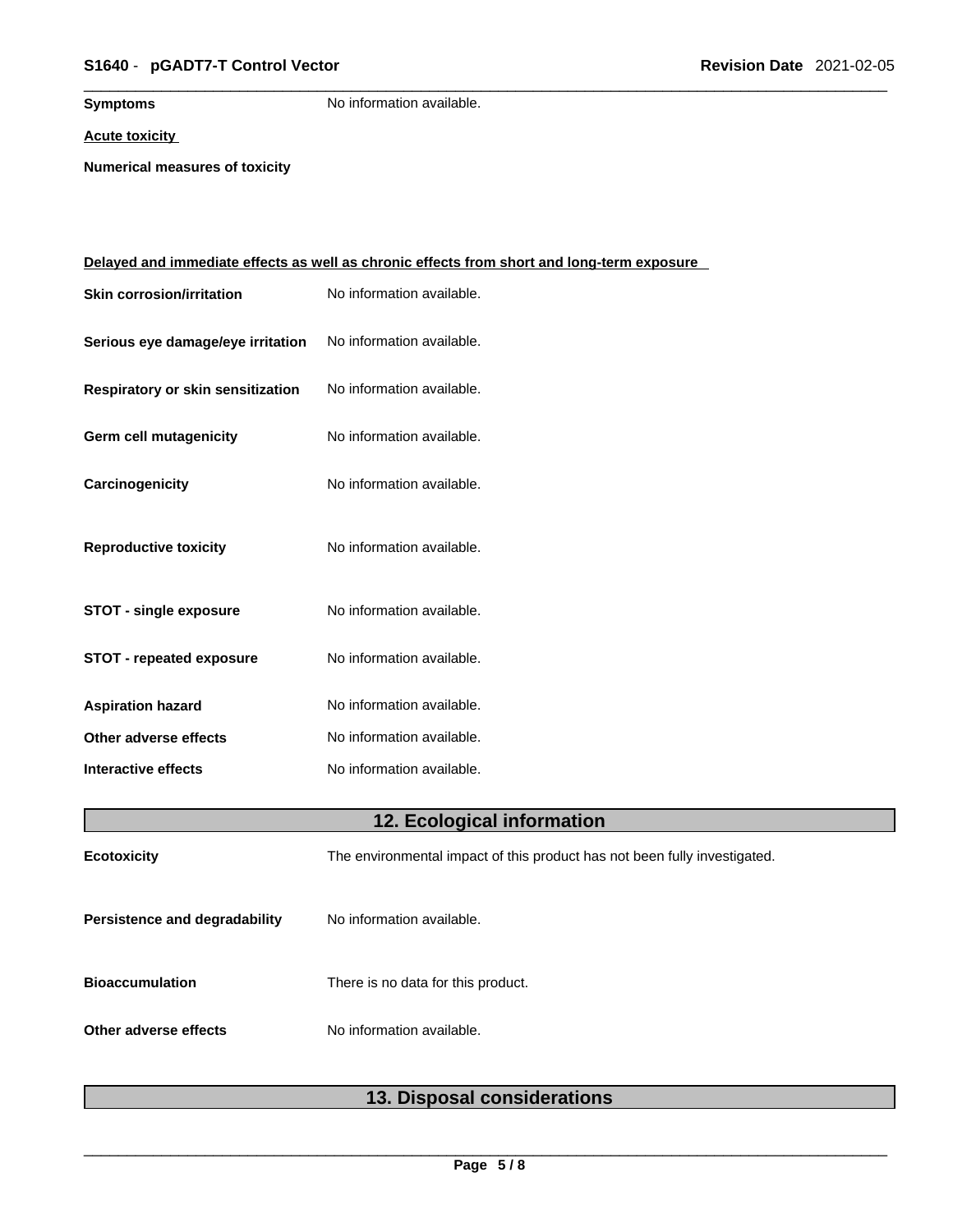#### **Waste treatment methods**

| Waste from residues/unused | Dispose of in accordance with local regulations. Dispose of waste in accordance with |
|----------------------------|--------------------------------------------------------------------------------------|
| products                   | environmental legislation.                                                           |
| Contaminated packaging     | Do not reuse empty containers.                                                       |

### **14. Transport information**

|             | 1 F<br><b>Dogulator</b> |
|-------------|-------------------------|
| <b>ADN</b>  | Not regulated           |
| <b>ADR</b>  | Not regulated           |
| <b>RID</b>  | Not regulated           |
| <b>IMDG</b> | Not regulated           |
| <b>IATA</b> | Not regulated           |
| ICAO (air)  | Not regulated           |
| <b>MEX</b>  | Not regulated           |
| <b>TDG</b>  | Not regulated           |
| <b>DOT</b>  | Not regulated           |

### **15. Regulatory information**

#### **International Inventories**

#### **TSCA** -.

\*Contact supplier for details. One or more substances in this product are either not listed on the US TSCA inventory, listed on the confidential US TSCA inventory or are otherwise exempted from inventory listing requirements

| <b>DSL/NDSL</b>      |   |
|----------------------|---|
| <b>EINECS/ELINCS</b> |   |
| <b>ENCS</b>          |   |
| <b>IECSC</b>         | ٠ |
| KECL                 |   |
| <b>PICCS</b>         |   |
| <b>AICS</b>          |   |
|                      |   |

 **Legend:** 

 **TSCA** - United States Toxic Substances Control Act Section 8(b) Inventory

 **DSL/NDSL** - Canadian Domestic Substances List/Non-Domestic Substances List

 **EINECS/ELINCS** - European Inventory of Existing Chemical Substances/European List of Notified Chemical Substances

 **ENCS** - Japan Existing and New Chemical Substances

 **IECSC** - China Inventory of Existing Chemical Substances

 **KECL** - Korean Existing and Evaluated Chemical Substances

 **PICCS** - Philippines Inventory of Chemicals and Chemical Substances

 **AICS** - Australian Inventory of Chemical Substances

### **US Federal Regulations**

### **SARA 313**

Section 313 of Title III of the Superfund Amendments and Reauthorization Act of 1986 (SARA). This product does not contain any chemicals which are subject to the reporting requirements of the Act and Title 40 of the Code of Federal Regulations, Part 372.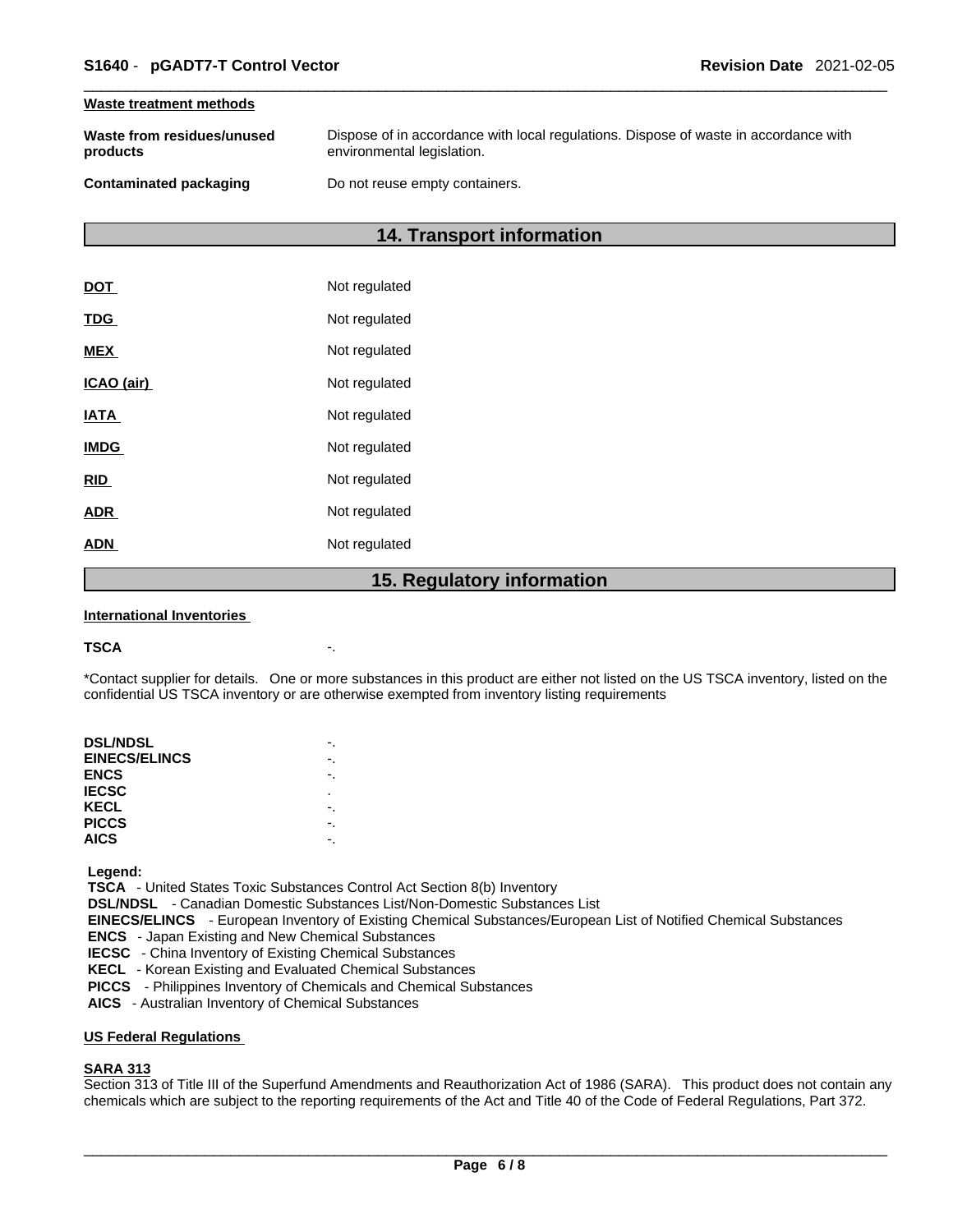### **SARA 311/312 Hazard Categories**

Should this product meet EPCRA 311/312 Tier reporting criteria at 40 CFR 370, refer to Section 2 of this SDS for appropriate classifications.

#### **CWA (Clean WaterAct)**

This product does not contain any substances regulated as pollutants pursuant to the Clean Water Act (40 CFR 122.21 and 40 CFR 122.42).

### **CERCLA**

This material, as supplied, does not contain any substances regulated as hazardous substances under the Comprehensive Environmental Response Compensation and Liability Act (CERCLA) (40 CFR 302) or the Superfund Amendments and Reauthorization Act (SARA) (40 CFR 355). There may be specific reporting requirements at the local, regional, or state level pertaining to releases of this material.

### **US State Regulations**

#### **California Proposition 65**

This product does not contain any Proposition 65 chemicals.

#### **U.S. State Right-to-Know Regulations**

This product does not contain any substances regulated under applicable state right-to-know regulations

### **U.S. EPA Label Information**

### **EPA Pesticide Registration Number** Not applicable